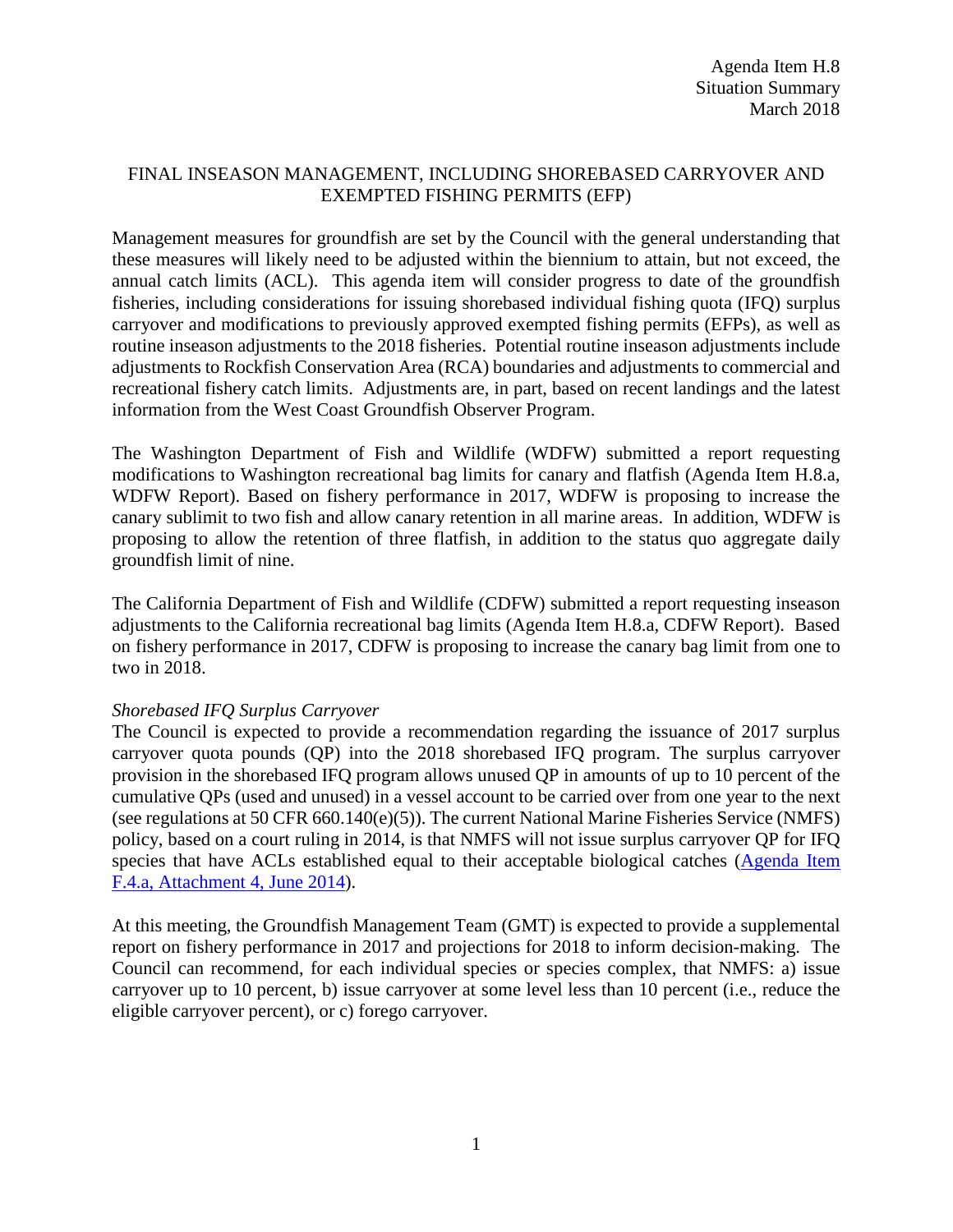### *EFP Updates*

The Council recommended an EFP for 2017 and 2018 sponsored by The Nature Conservancy to test pot gear for selective harvest of lingcod within the non-trawl RCA off Washington and Oregon; however permit issuance has been delayed. At the November 2017 Council meeting, the Council recommended NMFS modify the terms and conditions of the San Francisco Community Fishing Association & Dan Platt EFP to allow canary rockfish to be sold in 2018 given that the stock is rebuilt. Under this agenda item, the Council is expected to receive an update from NMFS regarding the status of these previously approved EFPs.

At the September 2017 Council meeting, the Council recommended an EFP to provide exemptions to select bottom and midwater trawl gear regulations. These exemptions expand the times and areas in which midwater trawl gear can be used to target non-whiting species, and allows use of small footrope gears other than selective flatfish trawl (SFFT) shoreward of the RCA and north of 42º N. latitude. Information to be collected by this EFP includes salmon bycatch data. Attachment 1 contains a summary of the current trawl gear-type regulations that pertain to the area and time in which gears may be used (Figure 1) and the exemptions provided in the current EFP (Figure 2). Pending a review of the salmon preseason forecasts for 2018, the Council could consider expanding the selective flatfish trawl gear exemption for vessels fishing shoreward of the RCA from 42° N. latitude to 40°10´ N. latitude (Figure 2, shaded area). This extension would go through the end of the year or until such time as the EFP is otherwise modified or closed. The extension of the SFFT requirement would continue to be subject to an 80 Chinook bycatch limit for the entire year south of 42° N. latitude. NMFS will provide a supplemental report regarding EFP performance.

# **Council Action:**

- **1. Consider projections for the 2018 fisheries and adopt inseason adjustments, as necessary.**
- **2. Consider data on 2017 surplus carryover QPs and projections for fishery performance in 2018. Recommend the amount of surplus carryover that should be issued.**
- **3. Discuss the 2018 EFPs including the potential to expand the bottom trawl exemptions south of 42° N. latitude.**

### Reference Materials:

- 1. Agenda Item H.8, Attachment 1: 2017 Regulations and Trawl Gear Exemptions by Area.
- 2. Agenda Item H.8.a, WDFW Report 1: Washington Department of Fish and Wildlife Report on Inseason Adjustments for 2018.
- 3. Agenda Item H.8.a, CDFW Report 1: California Department of Fish and Wildlife Report on inseason Adjustments for 2018.

### Agenda Order:

- H.8 Final Inseason Management, Including Shorebased Carryover and Exempted Fishing Permits (EFP) Brett Wiedoff
	- a. Reports and Comments of Management Entities and Advisory Bodies
	- b. Public Comment